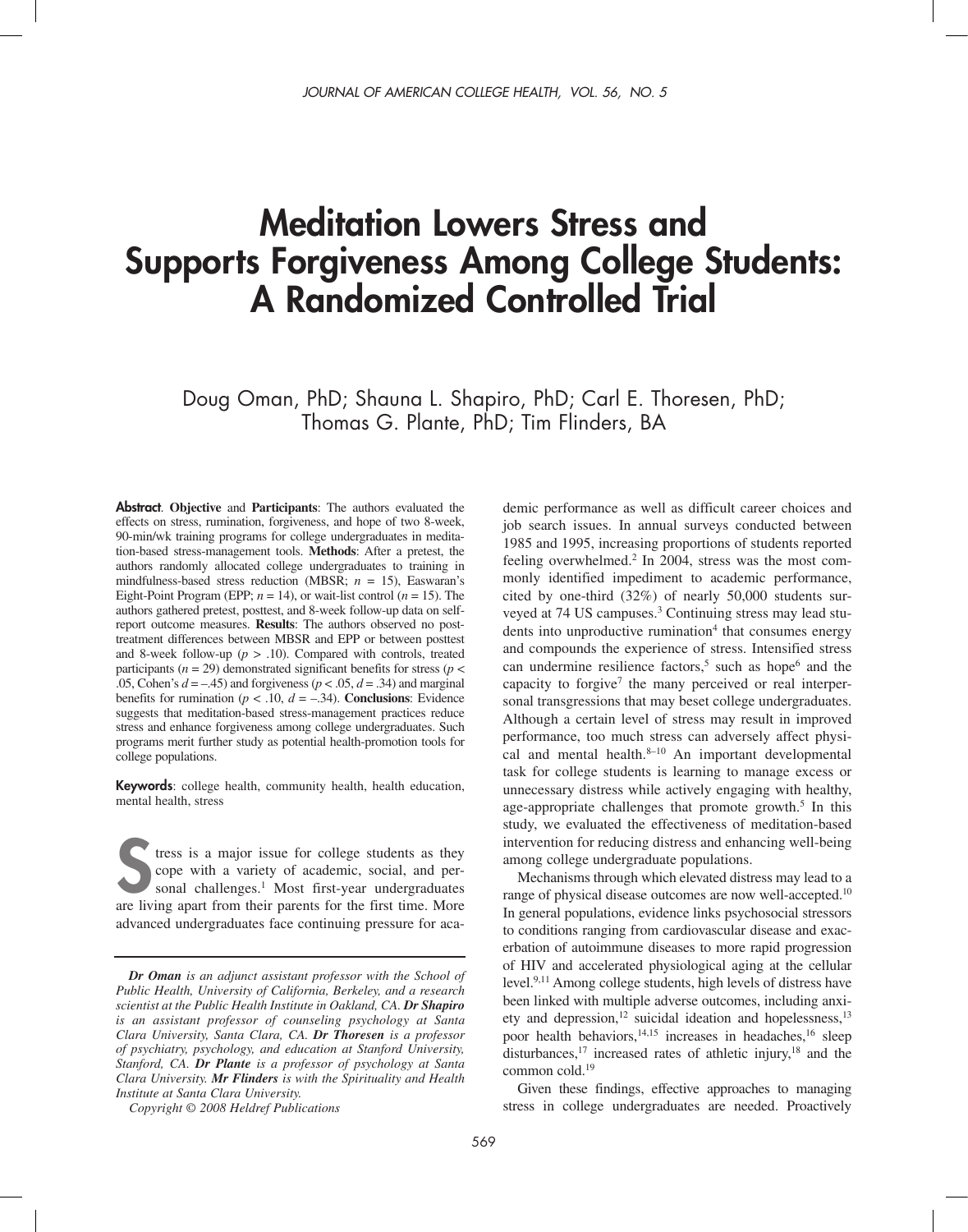addressing stress is consistent with influential college healthpromotion paradigms.20 Coping with stress has been identified as a high-priority issue in the *Healthy Campus* initiatives of the American College Health Association.<sup>21(p8)</sup> In this study, we used a prospective randomized controlled design to evaluate the effects of 2 variants of an 8-week training in stress management. Participants were a self-selected group of primarily first-year undergraduates. We taught each intervention group participant an integrated stress-management and well-being promotion program, based on daily meditation. We presented meditation as fostering not only relaxation but also overall personal growth. We also taught participants ancillary practices for integrating meditative or mindful states of mind into daily activities. From the perspective of stress and coping theory, these ancillary practices involve learning strategies for appraising and coping with stressors.22 We hypothesized that integrated programs possessing these qualities would measurably reduce stress and enhance well-being.

Institutions of higher education have long been interested in stress-management interventions.<sup>23</sup> Although college administrators are increasingly implementing programs that address student stress, relatively few researchers have rigorously evaluated the effectiveness of such programs. We found only 8 studies of college student stress-management interventions in which researchers used randomized controlled designs.24–31 Most of these investigators focused on specialized groups, such as nursing, education, or medical students. In one study of nursing baccalaureate undergraduates  $(N =$ 40), Heaman<sup>25</sup> observed reductions in state anxiety from a 5-week training in relaxation and biofeedback. Researchers in 3 studies evaluated interventions that combined training in relaxation with cognitive behavioral techniques. In the largest of these studies, which focused on a diverse student group that included graduates and undergraduates  $(N = 90)$ , Deckro et  $al<sup>24</sup>$  observed reductions in psychological distress and anxiety from a 6-week training program. In a second study, focused on nursing baccalaureate undergraduates  $(N = 76)$ , Johansson<sup>26</sup> showed reductions in anxiety and depression from a 6-week training program. In a third study, focused on introductory psychology students ( $N = 36$ ), Fontana et al<sup>27</sup> observed reductions in heart rate and state anxiety from a peer-led intervention.

We found 4 randomized stress-management studies in which researchers examined meditation-based interventions for college students.<sup>28–31</sup> Shapiro et al<sup>28</sup> observed decreases in distress and anxiety among premedical and medical students  $(N = 73)$  from 7- or 8-session programs based on mindfulness meditation.<sup>32</sup> Astin<sup>29</sup> noted the same among upper-division undergraduates enrolled in a behavioral medicine class  $(N = 19)$ . Among graduate students in a teacher credential program  $(N = 21)$ , Winzelberg and Luskin<sup>30</sup> observed decreases in psychological distress after a 4-session training in a program based on *passage meditation*, 33 the practice of meditating on a poem or other inspiring text. Among undergraduates  $(N = 75)$ , Tloczynski and Tantriella<sup>31</sup> noted decreases in anxiety and depression after 1 session of training in Zen breath meditation.

Findings on college students' stress reduction from meditation are consistent with numerous studies of the physiological and psychological effects of diverse meditationbased interventions in adult populations.<sup>34</sup> Meditation may lead to neurological changes<sup>35,36</sup> and foster physiologic health benefits through improved immune function<sup>37</sup> or reduced arousal as measured by blood pressure, heart rate, cortisol, and many other neurochemical markers.<sup>38</sup> An expert panel of the National Institutes of Health recently found persuasive evidence for better patient outcomes associated with meditation.39 More generally, meditative practices have been linked with a wide range of positive outcomes related to effective functioning, including academic performance, concentration, perceptual sensitivity, reaction time, memory, self-control, empathy, and self-esteem.<sup>34</sup>

Compared with other stress-management interventions, meditative practices elicit widespread historical and contemporary public interest. In 2002, 7.1% of the US adult population reported using meditation as a medical therapy in the previous year, a higher proportion than that reporting the use of progressive muscle relaxation (3.0%), guided imagery  $(2.1\%)$ , or biofeedback  $(0.1\%)$ .<sup>40</sup> Meditation is also popular because it is perceived as beneficial for spiritual growth and personal effectiveness.<sup>41</sup> Historically, every major faith tradition has transmitted at least 1 method of meditation (sometimes in the form of contemplative prayer).42 In a national survey of more than 100,000 US college students, a large majority reported an interest in spirituality (80%) or a search for meaning or purpose in life (76%). About half (47%) considered seeking out opportunities to grow spiritually as essential or very important.43 Like physical exercise that is both aerobic and enjoyable, stressmanagement exercises—according to the psychological principle of goal alignment<sup>44</sup>—may be more enduringly integrated into many students' lifestyles if they are experienced as not only good for health but also supportive of spiritual growth.

In the present study, we focused on 2 distinct meditationbased integrated programs: an adaptation of Kabat-Zinn's<sup>32</sup> mindfulness-based stress reduction (MBSR) and an adaptation of Easwaran's<sup>33</sup> Eight-Point Program (EPP). We hypothesized that these 2 programs would produce similar changes to each other on the outcomes reported here. Although differing in details, the pedagogy and skills taught in these 2 programs have numerous key similarities (see Table 1). In particular, both programs include a practice of sitting meditation.42 They also teach nonsitting or informal skills for effectively regulating attention at work or in other situations throughout the day (eg, mindful or focused attention). Both programs encourage cultivating attitudes that support meditative or mindful attention (eg, patience or slowing down), and both offer motivational support by exposing participants to inspiring poetry or readings that reflect meditative or mindful perspectives.45

The many similarities in design and intent of the MBSR and EPP programs suggest they are 2 strong examples of meditation management of stress (MMS).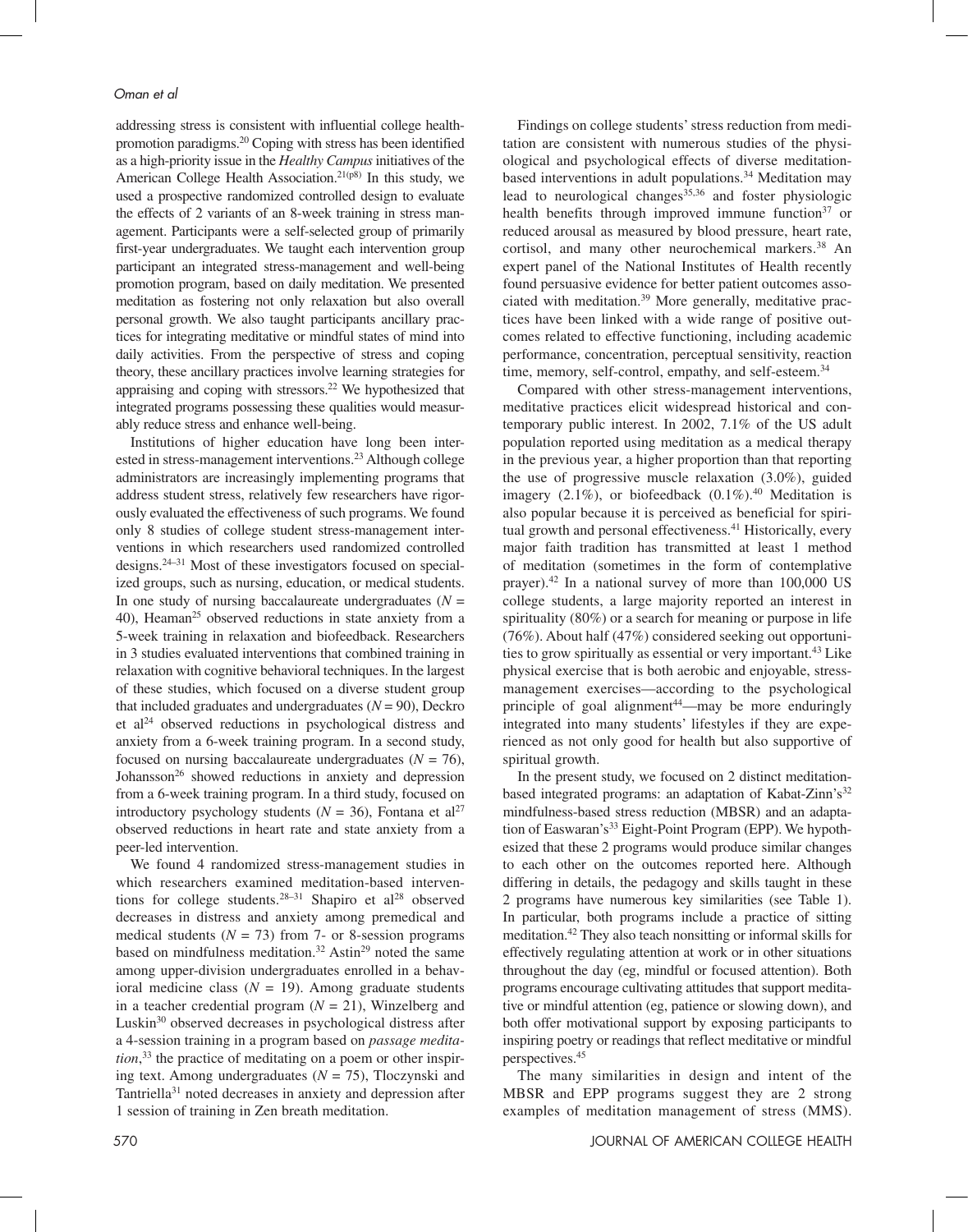|                                              | MMS programmatic version <sup>a</sup>                          |                                                                |  |  |  |
|----------------------------------------------|----------------------------------------------------------------|----------------------------------------------------------------|--|--|--|
| Characteristic                               | MBSR <sup>b</sup>                                              | EPP <sup>c</sup>                                               |  |  |  |
| MMS practice <sup>a</sup>                    |                                                                |                                                                |  |  |  |
| Meditation (sitting)                         | Mindfulness meditation                                         | Passage meditation                                             |  |  |  |
| Daily practices (nonsitting)<br>or informal) | Mindful attention, recalling the<br>mind to the breath, etc.   | Focused attention, recalling the mind<br>to a cue word, etc.   |  |  |  |
| Attitudinal support                          | Patience, letting go, etc.                                     | Slowing down, detachment, etc.                                 |  |  |  |
| Motivational support                         | Poetry reflecting mindfulness<br>perspectives                  | Readings reflecting<br>meditative perspectives                 |  |  |  |
| Program pedagogy <sup>d</sup>                |                                                                |                                                                |  |  |  |
| Instructional setting                        | Group                                                          | Group                                                          |  |  |  |
| Instructional period                         | 8 weekly meetings of 90 min                                    | 8 weekly meetings of 90 min                                    |  |  |  |
| Instructor                                   | Personally uses and models skills                              | Personally uses and models skills                              |  |  |  |
| Long-term support (encouraged)               | Meet regularly with group of<br>others doing similar practices | Meet regularly with group of others<br>doing similar practices |  |  |  |

# **TABLE 1. Summary of Practices and Pedagogy for Meditation Management of Stress (MMS) Interventions**

ing (1) nonsitting practices that can be used throughout the day to recover or maintain meditative/calm states of mind, (2) cultivation of attitudes or character strengths that support meditative states of mind, and (3) drawing motivation through literature or other people who exemplify or actively seek meditative or calm states of mind.

<sup>b</sup>For details of MBSR practices, see Kabat-Zinn.<sup>32</sup>

c For details of EPP practices, see Easwaran.33

d Represents the pedagogy implemented in the present study and that recommended or most commonly used in previous studies.

Each program teaches a version of sitting meditation as a central skill, but each also offers corollary practices and supports for maintaining meditation and for integrating meditative states of mind into daily living. In our definition, a stress-management intervention is an example of MMS to the degree that it systematically includes each of these elements in its implementation (see definition in Table 1).

Previous research on college students<sup>28–30</sup> as well as adults<sup>46,47</sup> supports the effectiveness of each programmatic example of MMS for reducing stress outcomes. Furthermore, both MBSR and EPP, although commonly perceived as supporting spiritual growth, are nonsectarian and can be practiced within any major religious faith tradition or outside all traditions. Both programs have generated wide international and multicultural interest, and each has had basic program materials translated into more than 15 languages.48 Both have been successfully taught in multiple healthcare and academic settings, as well as integrated into the daily living of many adults of diverse ages over long periods of time.

Our purpose was to examine the impact of MMS interventions on college students' stress and well-being outcomes. Because we regarded MBSR and EPP as strong examples of MMS programs, we hypothesized no differences—and, in fact, found no statistically significant differences—between the effects of the 2 programs on any of the outcomes presently under study. To obtain greater statistical power, we therefore focus on comparing the effects of receiving either MMS training (MBSR or EPP) against outcomes from a control group.

# **METHODS**

# Recruitment, Randomization, and Schedule of Assessments

Participants were undergraduates enrolled at a Roman Catholic university in California. We directed recruitment efforts at first- and second-year students, most of whom lived in on-campus housing; however, third-year students were also eligible. After obtaining approval from the institution review boards of the overall administering organization and the university, we conducted recruitment through flyers, e-mails, classroom presentations, and special recruitment sessions in fall 2004. Approximately 80 students attended 2 recruitment sessions that were held in on-campus housing. We notified approximately 220 additional students through 6 presentations in psychology department classrooms. We also posted flyers in residential facilities, academic buildings, the library, student union, gymnasium, and other on-campus locations visited by an estimated 750 to 1,000 undergraduates. Beyond recruitment sessions and classroom presentations, approximately 75 eligible students expressed interest by directly contacting the recruitment manager, who answered questions and disseminated consent forms. We received 54 completed consent forms. In early January, we e-mailed these 54 participants instructions for the online pretest, which 47 completed. Using computer software, we randomly allocated these 47 participants into the MBSR  $(n = 16)$  and EPP  $(n = 16)$  training groups and a wait-list control group  $(n = 15)$ .

Prior to the first group meetings, we allowed some students to change between the 2 MMS intervention groups because of scheduling conflicts. Three students changed from the EPP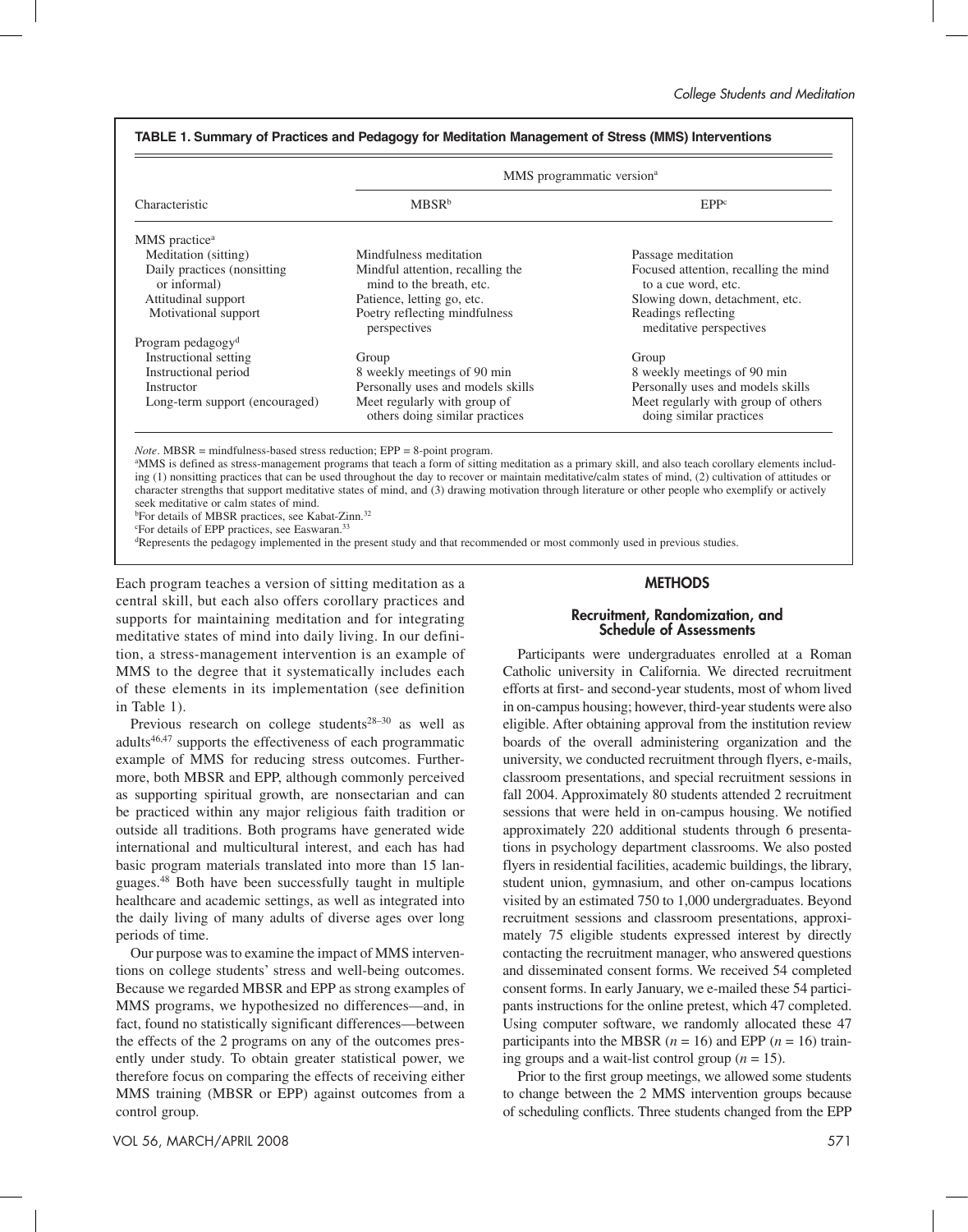group (scheduled at 3:30 PM) to the MBSR group (scheduled at 5:30 PM), and we allowed 2 participants the reverse change from the MBSR to the EPP group. Because of the death of a parent, one EPP participant dropped out after attending 1 session. Two MBSR participants never attended any meetings (one reporting no reason, the other deciding he had overextended himself). Twenty-nine participants completed either the MBSR  $(n = 15)$  or EPP  $(n = 14)$  version of MMS training. Of these 29 participants, 83% attended all  $(n = 11)$  or all but one  $(n = 13)$  of the 8 training meetings, 3 missed 2 meetings, and one each missed 3 or 4 meetings (because of sickness).

Eight weeks later, after the conclusion of MMS training, we e-mailed participants in the treatment  $(n = 29)$  and control groups  $(n = 15)$  a link for the online posttest assessment (Exam 2). All but 1 of the 44 participants (98%) completed Exam 2. After 8 more weeks, we e-mailed a link for the online follow-up assessment (Exam 3), which all but one of the 44 participants (98%) completed. We mailed participants checks of \$10 after completing the pretest, \$20 after the posttest, and \$30 after the follow-up assessment.

# **Participants**

The 44 final participants included in the intent-to-treat analysis ranged in age from 18 to 24 years; they were primarily aged 18 years (59%), first-year (66%), female (80%), white (73%), and Roman Catholic (49%) or had no religious affiliation (42%). Table 2 displays selected participant characteristics. Neither the treatment nor dropout condition was significantly associated with covariables or pretest values of any of the 4 outcome variables  $(p > .10)$ .

#### **Intervention**

The MMS group trainings took place in 8 weekly meetings of 90 minutes each. Each training involved instruction in a form of sitting meditation, informal corollary practices, and cultivation of attitudinal and motivational supports (see Table 1). Each group's weekly meeting included practicing formal sitting meditation, informal discussion, and didactics. MBSR instruction corresponded closely to the MBSR training that has been taught in numerous other settings. $32$ EPP training consisted primarily of training in core EPP practices, such as passage meditation, focused attention, and slowing down.33,48

### **Measures**

#### Outcome Measures

We measured 4 major stress and well-being outcome variables at each of the 3 examinations (pretest, posttest, and 8 week follow-up); we measured perceived stress with a 10 item version of the Perceived Stress Scale.<sup>49,50</sup> Scale items aim to tap experiences of distress related to "how unpredictable, uncontrollable, and overloaded respondents find their lives."50(pp33,34) Example items include "In the last month, how often have you felt that you were unable to control the important things in your life?" and "...felt difficulties were piling up so high that you could not overcome them?" Validity is demonstrated by observed correlation with measures including stressful life events, social anxiety, depression, self-reported health, symptoms, and health services use.<sup>49,50</sup> Summary scores show adequate reliability ( $\alpha = .78$ ) and range from 0 (*low stress*) to 40 (*high stress*).

We measured rumination with a 12-item subscale of the Rumination and Reflection Questionnaire ( $\alpha = .90$ ).<sup>4</sup> Validity is supported by correlations with measures of selfconsciousness, neuroticism, depression, anxiety, negative affect, and negative autobiographical memories.4,51 Example items include "I don't waste time rethinking things that are over and done with" (reversed) and "Sometimes it is hard for me to shut off thoughts about myself," with answers coded on a 5-point scale ranging from 1 (*strongly disagree*) to 5 (*strongly agree*). Scores range from 12 (*low rumination*) to 60 (*high rumination*).

We measured forgiveness of others with a 6-item subscale of the Heartland Forgiveness Scale (test–retest *r*s and  $\alpha$ s > .70 in student samples).<sup>52</sup> Example items include "I continue to be hard on others who have hurt me" (reversed) and "When someone disappoints me, I can eventually move past it," with responses coded on a 7-point scale ranging from 1 (*almost always false of me*) to 7 (*almost always true of me*). Subscale scores possess adequate reliability and range from 6 (*low forgiveness*) to 42 (*high forgiveness*). Validity is supported by correlations with other measures of forgiveness and with trust, cognitive flexibility, fewer hostile thoughts, and various other constructs.<sup>52</sup>

We measured hope with the psychometrically wellsupported 12-item Adult Dispositional Hope Scale, designed for respondents aged 15 and older ( $\alpha$ s > .74–84 in undergraduates).6 Validity is supported by correlations with optimism, expectancy for attaining goals, selfesteem, and other constructs. Example items include "There are lots of ways around any problem" and "My past experiences have prepared me well for my future," with responses coded on an 8-point scale from 1 (*definitely false*) to 8 (*definitely true*). Four distractor items do not contribute to the total scores, which range from 8 (*low hope*) to 64 (*high hope*).

# Covariables

At Exam 1, we gathered standard measures of age, sex, ethnicity, years in school, and field of study. We also obtained measures of participants' spiritual background and interests. Participants indicated whether they practiced an organized religion and, if so, which denomination. They also answered "To what extent do you consider yourself a spiritual person?" with responses coded on a 4-point scale ranging from 1 (*not at all*) to 4 (*very*).<sup>53(p88)</sup> Participants' *spiritual identities* were assessed with "Which of the following statements comes closest to describing your beliefs: religious and spiritual; spiritual but not religious; religious but not spiritual; neither religious nor spiritual?" Pretest meditation was assessed by the question, "How frequently do you do the following: practice concentrated prayer or meditation for 10 minutes, if necessary by repeatedly bringing my mind back to my intended focus" (with response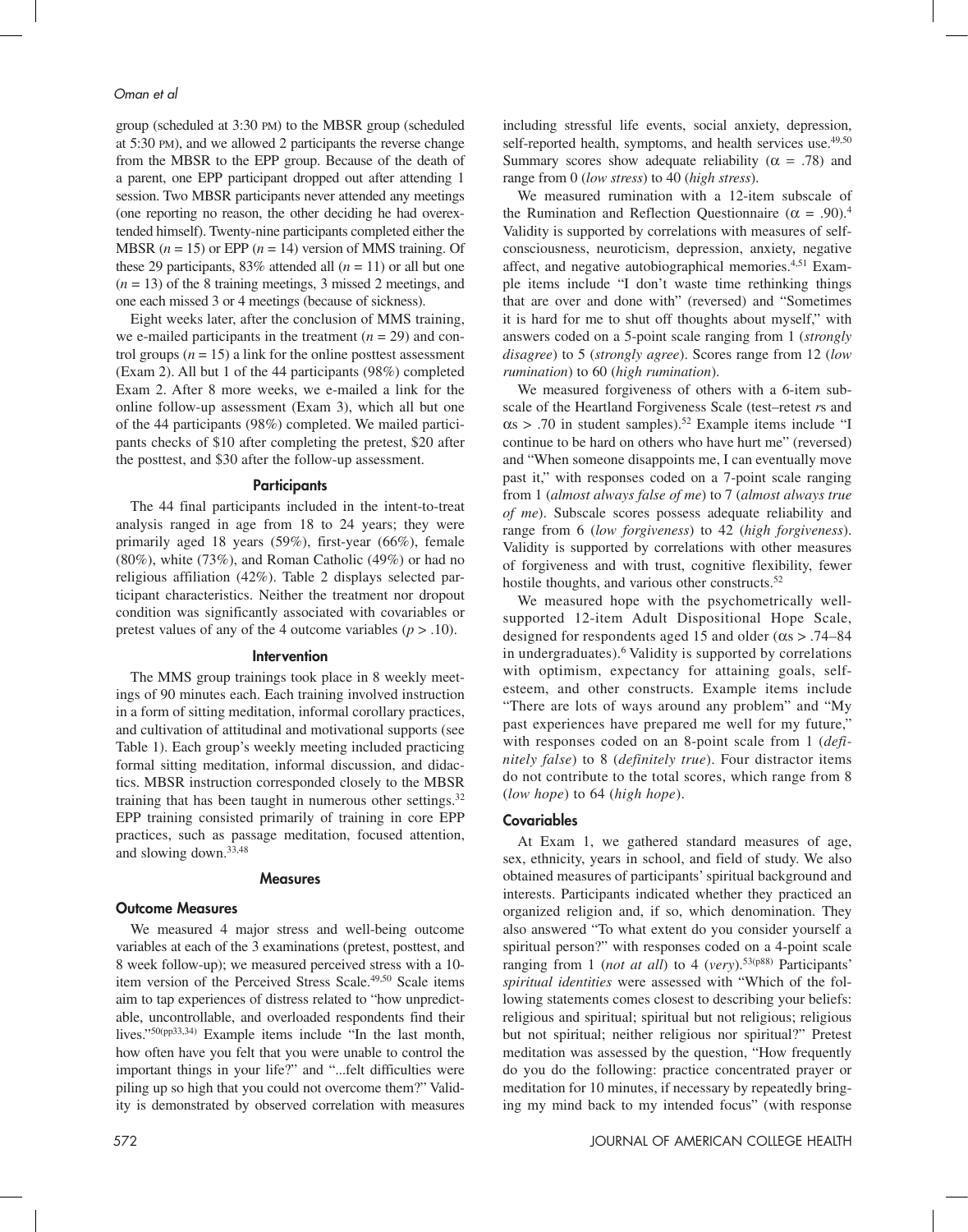| Characteristic           | Group            |      |                  |      |                  |      |             |
|--------------------------|------------------|------|------------------|------|------------------|------|-------------|
|                          | Combined         |      | Treatment        |      | Control          |      |             |
|                          | $\boldsymbol{n}$ | $\%$ | $\boldsymbol{n}$ | $\%$ | $\boldsymbol{n}$ | $\%$ | $p^{\rm a}$ |
| Year in school           |                  |      |                  |      |                  |      | .32         |
| 1st                      | 29               | 66   | 21               | 72   | 8                | 53   |             |
| 2nd or higher            | 15               | 34   | 8                | 28   | 7                | 47   |             |
| <b>Sex</b>               |                  |      |                  |      |                  |      | .13         |
| Female                   | 35               | 80   | 21               | 72   | 14               | 93   |             |
| Male                     | 9                | 20   | 8                | 28   | 1                | 7    |             |
| Ethnicity                |                  |      |                  |      |                  |      | .17         |
| White                    | 32               | 73   | 19               | 66   | 13               | 87   |             |
| Nonwhiteb                | 12               | 27   | 10               | 34   | $\overline{c}$   | 13   |             |
| Major field of study     |                  |      |                  |      |                  |      | .29         |
| Social science           | 17               | 39   | 9                | 31   | 8                | 53   |             |
| Business/marketing       | 12               | 27   | 8                | 28   | $\overline{4}$   | 27   |             |
| Other                    | 15               | 34   | 12               | 41   | 3                | 20   |             |
| Spiritual identity       |                  |      |                  |      |                  |      | .32         |
| Spiritual and religious  | 11               | 25   | 5                | 17   | 6                | 40   |             |
| Spiritual, not religious | 22               | 50   | 17               | 59   | 5                | 33   |             |
| Religious, not spiritual | 5                | 11   | 3                | 10   | $\overline{2}$   | 13   |             |
| Neither                  | 6                | 14   | $\overline{4}$   | 14   | $\overline{c}$   | 13   |             |
| Religious denomination   |                  |      |                  |      |                  |      | .59         |
| Roman Catholic           | 21               | 48   | 12               | 41   | 9                | 60   |             |
| Other <sup>c</sup>       | 5                | 11   | $\overline{4}$   | 14   | 1                | 7    |             |
| None                     | 18               | 41   | 13               | 45   | 5                | 33   |             |
| Extent spiritual         |                  |      |                  |      |                  |      | .92         |
| Very                     | 10               | 23   | 6                | 21   | 4                | 27   |             |
| Moderate                 | 16               | 36   | 11               | 38   | 5                | 33   |             |
| Slightly/not at all      | 18               | 41   | 12               | 41   | 6                | 40   |             |
| Meditating at pretest    |                  |      |                  |      |                  |      | .73         |
| Ever <sup>d</sup>        | 14               | 32   | 10               | 34   | $\overline{4}$   | 27   |             |
| Never                    | 30               | 68   | 19               | 66   | 11               | 73   |             |

a Fisher exact test (2-tailed).

 $b<sup>b</sup>$ Included Asian (*n* = 5), Hispanic (*n* = 5), mixed descent (*n* = 1), and nonresponse (*n* = 1).

<sup>c</sup>Included Buddhist, Episcopalean, United Church of Christ, and Mormon/individual path, and nonresponse (each  $n = 1$ ).<br>
<sup>d</sup>One participant reported meditating several times per week at pretest, and all others indicated 3 times

per month or less.

categories *never*, *less than once a month*, *1 to 3 times a month*, *once a week*, *several times a week*, and *every day*). Last, a short (13-item) version of the Marlowe-Crowne scale<sup>54</sup> assessed participants' tendencies toward socially desirable responding.

# Hypotheses and Statistical Analyses

Our primary hypothesis, which we based on previous findings,  $29,30,46,47$  was that after training, (1) levels of perceived stress would decline in the treatment groups compared with the control group. We also investigated 3 secondary hypotheses concerning changes after training in the treatment group compared with the control group. We hypothesized (2a) reductions in rumination, (2b) increases in forgiveness, and (2c) increases in hope. A final hypothesis in view of our limited sample size was that (3) no statistically significant differences would emerge between the MBSR and EPP versions of MMS training.

We analyzed effects of treatment on the 4 outcome variables in 4 hierarchical linear regression models.<sup>55</sup> Hierarchical linear models (HLMs) are increasingly a tool of choice for analyzing longitudinal data and are sometimes known, especially among physical scientists, as linear mixed models.56 Compared with more conventional methods, such as an analysis of variance, an HLM allows improved handling of unbalanced designs and missing data and more flexible analyses of data gathered at multiple timepoints. In HLM terminology,<sup>55</sup> we used the following model in our final regressions:

$$
Y_{k(i),t} = c_0 + \beta I_{k,t} + R_{k(i)} + G_k + T_t + e_{k(i),t}.
$$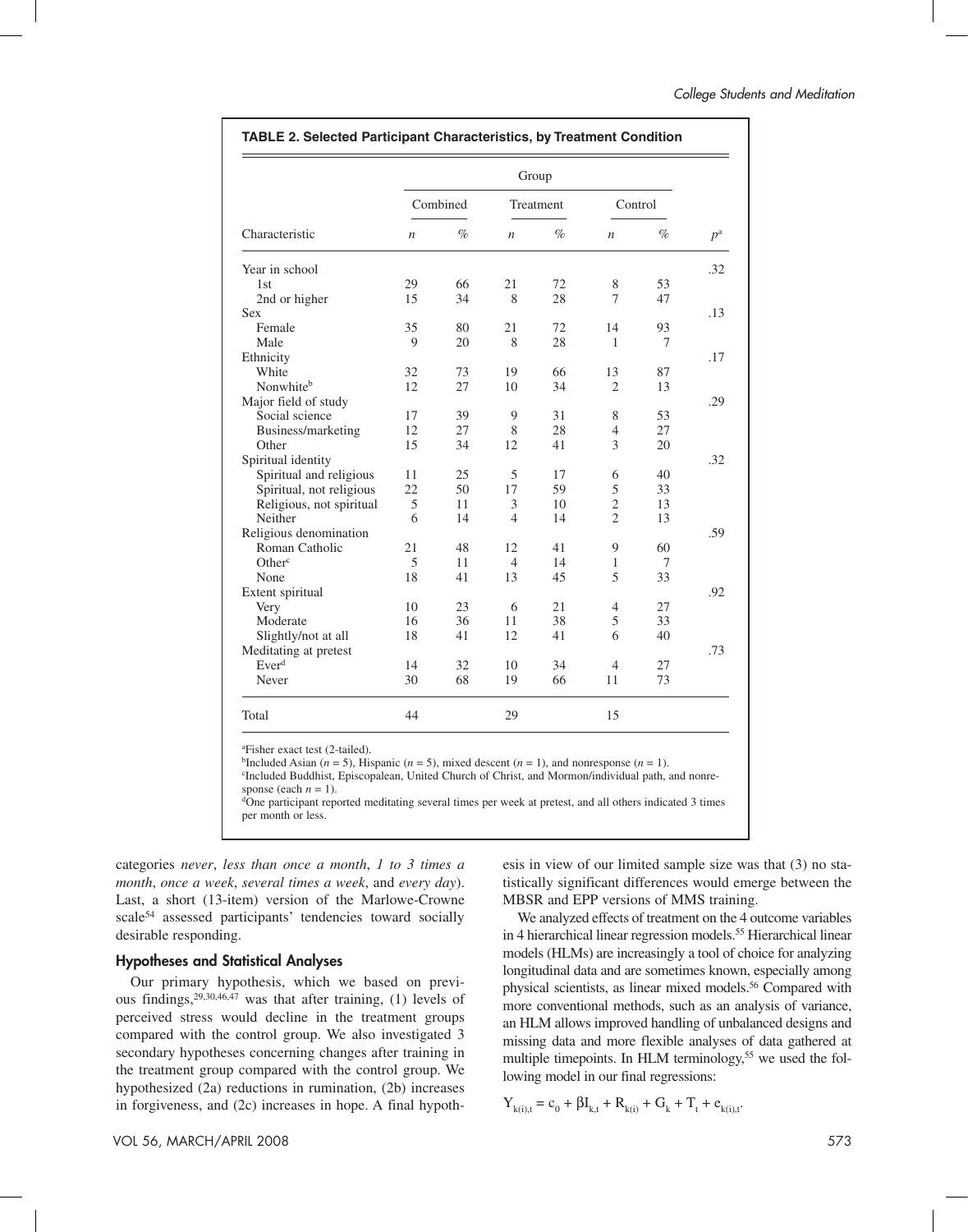In this formula,  $Y_{k(i),t}$  represents the outcome for the i<sup>th</sup> individual within the  $K<sup>th</sup>$  treatment condition (k = 1 or 2) at Exam t ( $t = 1, 2$  or 3). The treatment effect (in this timeconstant treatment effect model) is represented by β, which is the coefficient of  $I_{k,t}$ , a Level 1 predictor that is 1 for the treatment group at Exams 2 and 3, and 0 otherwise. Thus,  $I_{k,t}$  represents whether an individual at time t has received the treatment, but the magnitude of benefit  $(β)$  does not vary between time points. The other terms in the model represent adjustments and an error term. Adjustment for preexisting individual differences in outcome level is included as a Level 2 random effect, represented by  $R_{k(i)}$ . Adjustment for group assignment (eg, baseline group differences, despite their lack of statistical significance) is included as a Level 2 fixed effect, represented by  $G_k$ . Adjustment for temporal trends that affect all participants equally is included as a Level 1 fixed effect, represented by  $T_t$ . Residual error, the discrepancy between the observed and expected outcome of individual k(i) at Exam t, is represented by the Level 2 random effect  $e_{k(i),t}$ , assumed to be independent and normally distributed with mean of zero and a variance of  $\sigma^2$ . The global intercept is represented by  $c_0$ .

To explore whether the treatment effect might change or decay over time, initial regression models permitted the treatment effect to vary between Exams 2 and 3 (time-varying treatment effect model). These time-varying models replaced  $\beta I_{k,t}$  in the earlier formula with  $\beta_2 I^{(2)}_{k} + \beta_3 I^{(3)}_{k}$ , where  $\beta_t$  is treatment effect at Exam t, and each  $I^{(t)}_{k}$  (for t = 2 or 3) is a Level 2 predictor variable equal to 1 at Exam t for treatment group participants, and 0 otherwise. Shapiro-Wilks tests confirmed that, consistent with previous psychometric research, Exam 1 values of each outcome variable did not significantly depart from a Gaussian (normal) distribution. We implemented all regression analyses using SAS PROC MIXED.56

#### RESULTS

Table 3 presents estimates and confidence intervals for changes since pretest on outcome measures. We observed no adverse effects from training. Alpha reliabilities for outcome measures were comparable with findings from previous studies. As noted earlier, we observed no significant differences between the effects from EPP and MBSR at either posttest or follow-up alone, or in time-constant analyses of posttest and follow-up together  $(p > .10)$ . Hypothesis 3 was thus supported. We therefore focus on reporting analyses that aggregated EPP and MBSR into 1 overall MMS treatment condition (*n* = 29).

In Table 3, rows labeled "Exams 2–3" present regression estimates and confidence intervals that model treatment effects as constant in Exams 2 and 3 (the time-constant treatment effect model). These represent usable summary estimates of treatment effects because tests for heterogeneity of treatment effect across time (between Exams 2 and 3) failed for all outcomes to reject the null hypothesis of a time-constant treatment effect (all  $ps > .10$ ).

Compared with the control group, participants receiving treatment demonstrated significantly larger decreases in perceived stress ( $p < .05$ , Cohen's<sup>57</sup>  $d = -.45$  pretest *SDs*). At posttest, these changes were nearly 40% of a pretest standard deviation in size but were only marginally statistically significant ( $d = -.39$ ,  $p = .0995$ ). By 8-week followup, the treatment group advantage had grown to more than half of a pretest standard deviation and attained statistical significance  $(d = -0.51, p = 0.047)$ . Taking into account data at both posttest and follow-up, time-constant treatment effect analyses estimated the overall effect of receiving treatment as a statistically significant reduction of 2.78 scale points, equivalent to 45% of a pretest standard deviation. These findings support Hypothesis 1.

Also in time-constant treatment effect analyses, participants demonstrated significantly larger increases in forgiveness ( $p < .05$ ,  $d = .34$ ), thereby supporting Hypothesis 2b. We observed marginally larger reductions in rumination  $(p < .10, d = -.34)$ , offering limited support for Hypothesis 2a. Changes in hope were nonsignificant  $(p > .10)$ , failing to support Hypothesis 2c. We present unstandardized treatment effects from time-constant models and for each exam in Table 2. Figure 1 displays changes over time separately for the treatment and control groups; it also displays estimates of the magnitude of the treatment effect that are standardized by the pretest standard deviation of each outcome.

For all outcomes, treatment group changes between pretest and later exams were uncorrelated with socially desirable responding at either Exam 2 or 3—nor, in timeconstant models, were treatment effects significantly moderated by socially desirable responding or by any measure of spirituality, religion, or previous experience of meditation (all *p*s >.10).

#### COMMENT

Our findings support the primary hypothesis that training college undergraduates in integrated meditation programs can reduce their levels of perceived stress. We observed modest but clinically worthwhile perceived stress reductions of about a half standard deviation, and this persisted at 2-month follow-up. We found mixed support for our secondary hypothesis of salutary changes in other measures of stress and well-being. We found no significant differences between the MBSR and EPP variants of MMS training, which supports our third hypothesis. This pattern of findings provides additional support for offering meditation-based programs, similar to MBSR and EPP, to college undergraduates.

Our findings of reductions in perceived stress are consistent with findings from previous studies of meditation programs in adult populations.46,47 The perceived stress reductions observed here of –2.78 units (–2.41 at posttest, –3.14 at follow-up) are numerically similar to reductions obtained by Deckro et al, $24$  who used this measure among college students in the only randomized study we could find. They used the original 14-item version of the scale $49$ and obtained a reduction of 3.54 units, which would correspond to a reduction of approximately  $(3.54/14) \times 10 = 2.53$ units on the 10-item version $50$  that we used.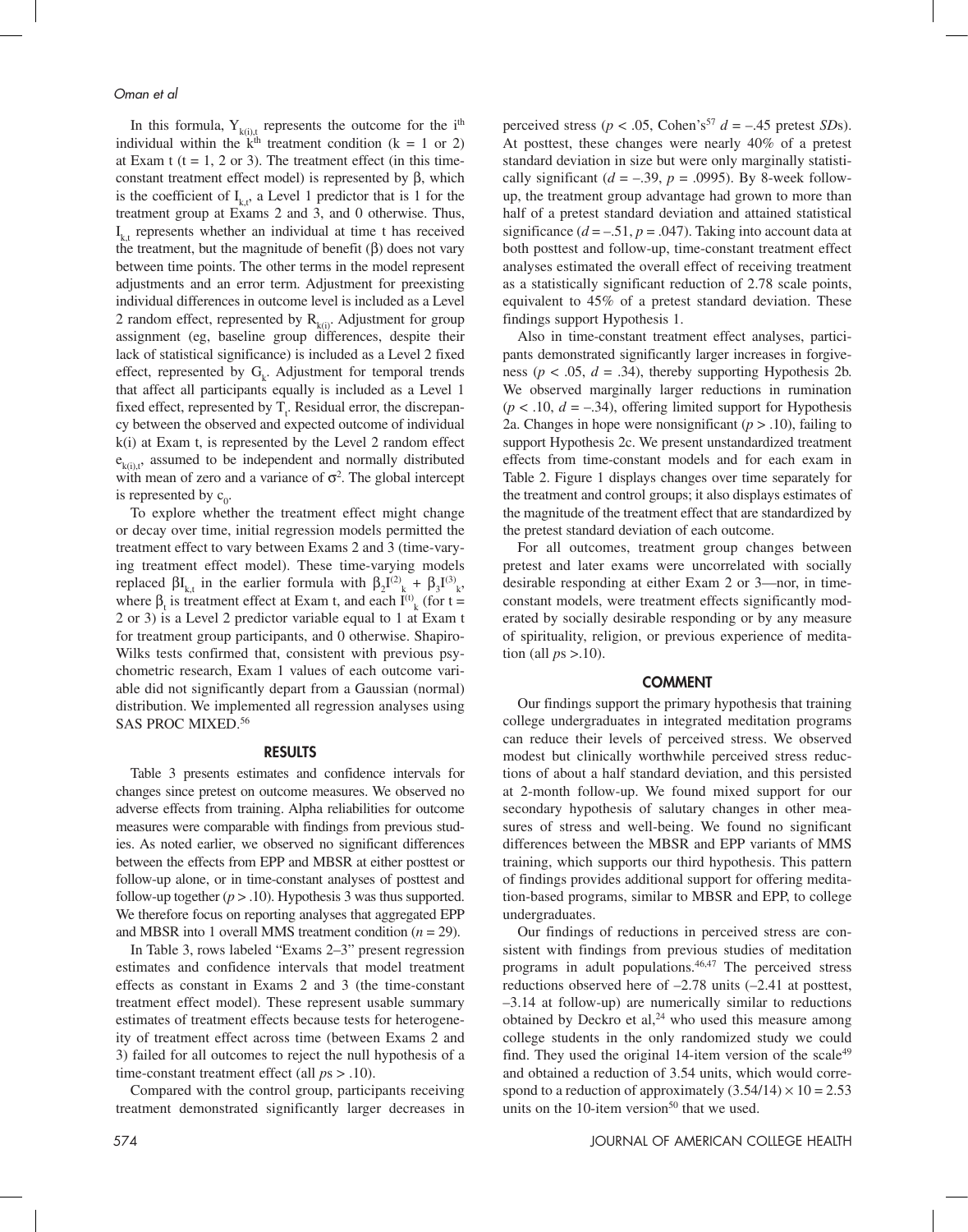| Variable              |                  |       |                       | Treatment effects at Exams 2 and 3 |                         |                      |             |                     |
|-----------------------|------------------|-------|-----------------------|------------------------------------|-------------------------|----------------------|-------------|---------------------|
|                       | Exam 1           |       |                       |                                    | $Tx change - Cx change$ |                      |             | Hypothesized        |
|                       | $\boldsymbol{M}$ | SD    | $\alpha$ <sup>a</sup> | Exam                               | $\boldsymbol{M}$        | 95% CI (1-sided)     | $p^{\rm b}$ | change<br>direction |
| Perceived stress      | 18.11            | 6.19  | .86                   | 2                                  | $-2.41$                 | $-\infty$ to 0.68    | .099        |                     |
|                       |                  |       |                       | 3                                  | $-3.14$                 | $-\infty$ to $-0.05$ | .047        |                     |
|                       |                  |       |                       | 2,3                                | $-2.78$                 | $-\infty$ to $-0.12$ | .04         |                     |
| Rumination            | 43.30            | 10.16 | .94                   | $\overline{2}$                     | $-3.68$                 | $-\infty$ to 1.23    | .11         |                     |
|                       |                  |       |                       | 3                                  | $-3.15$                 | $-\infty$ to 1.68    | .14         |                     |
|                       |                  |       |                       | 2,3                                | $-3.41$                 | $-\infty$ to $-0.77$ | .09         |                     |
| Forgiveness of others | 27.60            | 6.23  | .81                   | $\overline{c}$                     | 1.36                    | $-0.95$ to $\infty$  | .16         | $\ddot{}$           |
|                       |                  |       |                       | 3                                  | 2.81                    | $0.54$ to $\infty$   | .02         |                     |
|                       |                  |       |                       | 2,3                                | 2.11                    | $0.13$ to $\infty$   | .04         |                     |
| Hope                  | 49.84            | 6.96  | .86                   | 2                                  | $-1.27$                 | $-4.79$ to $\infty$  | .27         | $+$                 |
|                       |                  |       |                       | 3                                  | $-0.33$                 | $-3.80$ to $\infty$  | .44         |                     |
|                       |                  |       |                       | 2,3                                | $-0.78$                 | $-3.78$ to $\infty$  | .33         |                     |

*Note*. Exam 1 is pretest, Exam 2 is posttest, and Exam 3 is 8-week follow-up. Tx = treatment group; Cx = control group.

<sup>a</sup> Internal reliability (Cronbach alpha;  $N = 44$  for perceived stress, 43 for others).  $b^pT$  tests for group differences in mean change from bierarchical linear models (1)

 $T$  tests for group differences in mean change from hierarchical linear models (1-tailed).

Our study appears to be one of the first to investigate the impacts of an intervention on either forgiveness or rumination in college populations. Findings of increased forgiveness and reduced rumination are encouraging and suggest that meditation training might foster positive relationships at a time of crucial developmental changes. Because ours was the first study we know of to examine effects of meditation programs or other stress-management interventions on measures of hope, our findings suggest that impacts on hope may not exist or may not be captured by the measure we used. For example, this measure may primarily tap enduring trait-like self-images but be less sensitive for assessing the ongoing state-like experiences that influence these self-images over time.

These findings should be interpreted in view of the positive developmental role that some forms of stress play. People gain resilience not by avoiding all stressful situations but by learning to cope with relevant stressors.<sup>5</sup> Participants experienced relief from perceived distress, but this finding does not directly address long-term program impacts on resilience. Several considerations, however, suggest that these programs favorably affect resilience. As suggested earlier, each program supports growth and refinement in several core coping processes, as understood by coping theory.22 Participants learn practices for regulating attention throughout the day, such as mindful or focused attention (Table 1, Row 2), that help in managing the time pressures that college students (and many adults in broader society) increasingly experience.<sup>58</sup> Meditative practices also have been linked, as noted earlier, with numerous measures of effective functioning.34 Participants also learn to draw on attitudinal supports that may influence whether they appraise potentially stressful situations as threatening and

stressful or merely inconvenient. Last, participants learn to tap motivational supports relevant to identifying enduring sources of meaning in life. These may assist with major meaning-related developmental challenges, such as career choices, attaining emotional independence from family, and forming enduring personal relationships.<sup>1</sup> Through all these processes, these programs may foster resilience by helping college students form effective repertoires of constructive responses to relevant stressful situations. Without longer empirical follow-up studies, however, positive program effects on resilience remain a conjecture.

### **Generalizability**

Most participants were women, white, and first-year undergraduates, so results may not fully apply to men, nonwhites, and older students. We also cannot be sure if results fully apply to students of Protestant, Jewish, or other religious faiths. More broadly, our results appear most likely to generalize to other populations that are similarly self-selected, not the campus as a whole. Yet as Deckro and colleagues noted about training in stress management, "unless such programs become an integral part of student orientation or are otherwise made compulsory, participants will always be self-selected."24(p286)

#### **Limitations**

Aside from constraints on generalizability, other limitations include a relatively small sample size and correspondingly reduced statistical power for assessing precise changes over time, or differences in treatment effect that may be associated with covariates. Furthermore, the absence of an active control group treatment, to adjust for generalized benefits of participating in a group, leaves open what specifically accounted for the observed changes. Last, we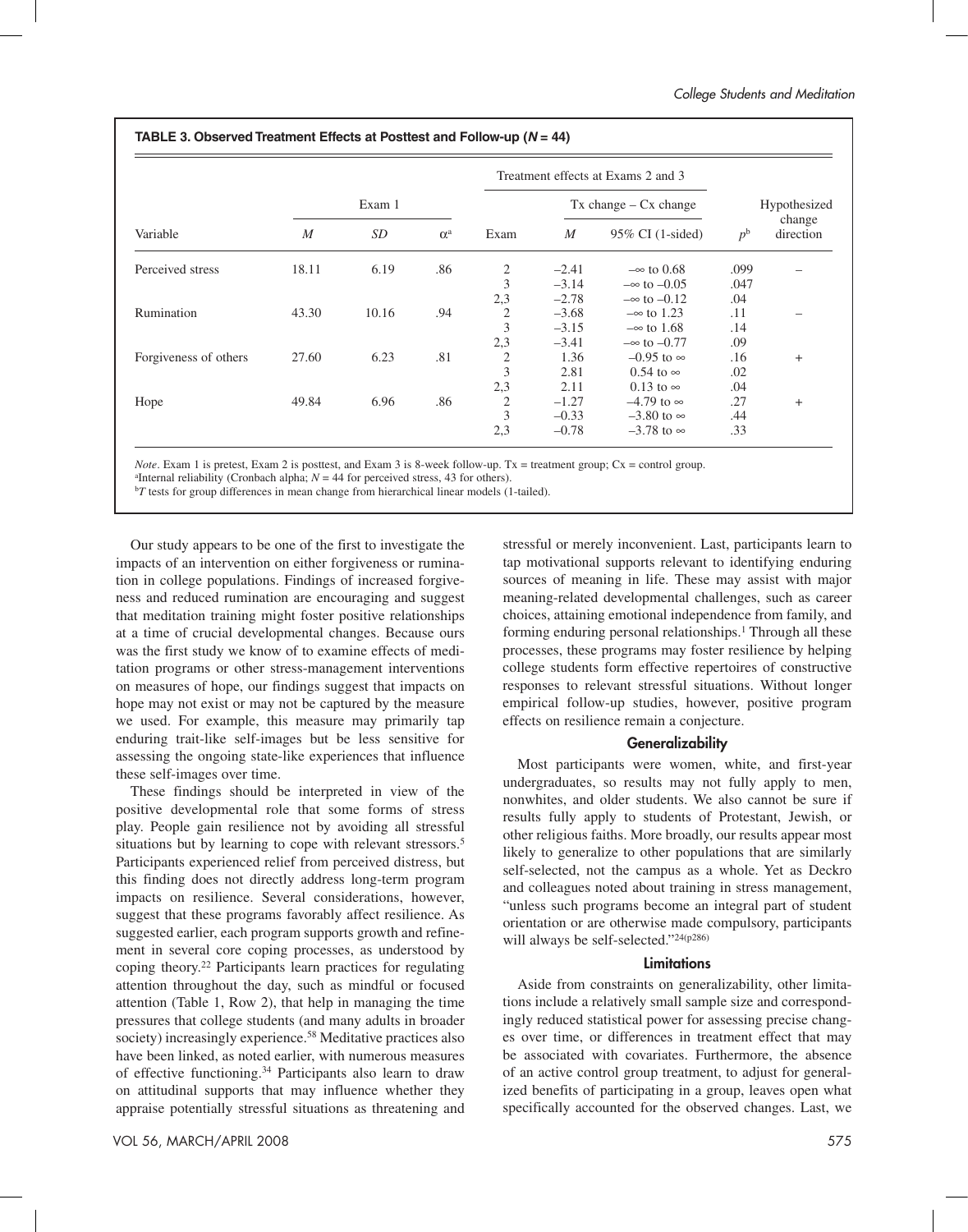Oman et al



relied entirely on paper-and-pencil self-reports and did not include physiological measures of stress or well-being.

# Strengths and Future Directions

Despite these limitations, this study had several strengths. Unlike most other randomized stress-management studies of college students,24–26,29 our design included a follow-up assessment 2 months after posttest, which revealed that benefits did not significantly diminish after posttest. (Measured benefits for stress and forgiveness actually increased.) Our post-randomization dropout rate of 3/47 (6%), although exceeding the no-dropout apparently attained by several studies,26,27,30 was substantially better than reported dropout rates of 12% by Heaman,<sup>25</sup> 17% by Tloczynski and Tantriella,<sup>31</sup> 30% by Deckro et al,<sup>24</sup> and 39% by Astin,<sup>29</sup> thereby allowing far less scope for biases from differential attrition.

Our findings are consistent with earlier study results suggesting that meditation programs hold promise as stressmanagement interventions with college students. Besides testing the generalizability of present results to more diverse undergraduate populations, researchers should evaluate effects on other measures of stress and well-being. One randomized study of undergraduates, for example, documented higher student grades after training in meditation.<sup>59</sup>

Partly because of small sample size, we focused on common features and effects from MBSR and EPP. Future researchers, however, could explore the matching approach used successfully in research on substance-abuse treatment programs, in which different programs were found most effective depending on a client's initial level of a prognostic personal difference variable.<sup>60</sup> For example, demographic or personality variables, such as age, field of study, extraversion, or spiritual or religious orientation, may predict whether optimal long-term results would be obtained by assignment to MBSR, EPP, or a variety of other researched meditation interventions.45

We studied meditation programs that have a track record of successful integration into hectic modern lifestyles. Thus, compared with less carefully designed programs, MMSstyle integrated meditation programs may offer advantages with regard to long-term stress-management benefits. For example, individuals trained in such programs may continue practicing and receiving positive health benefits for up to 4 years post-intervention.<sup>61</sup> Another important strength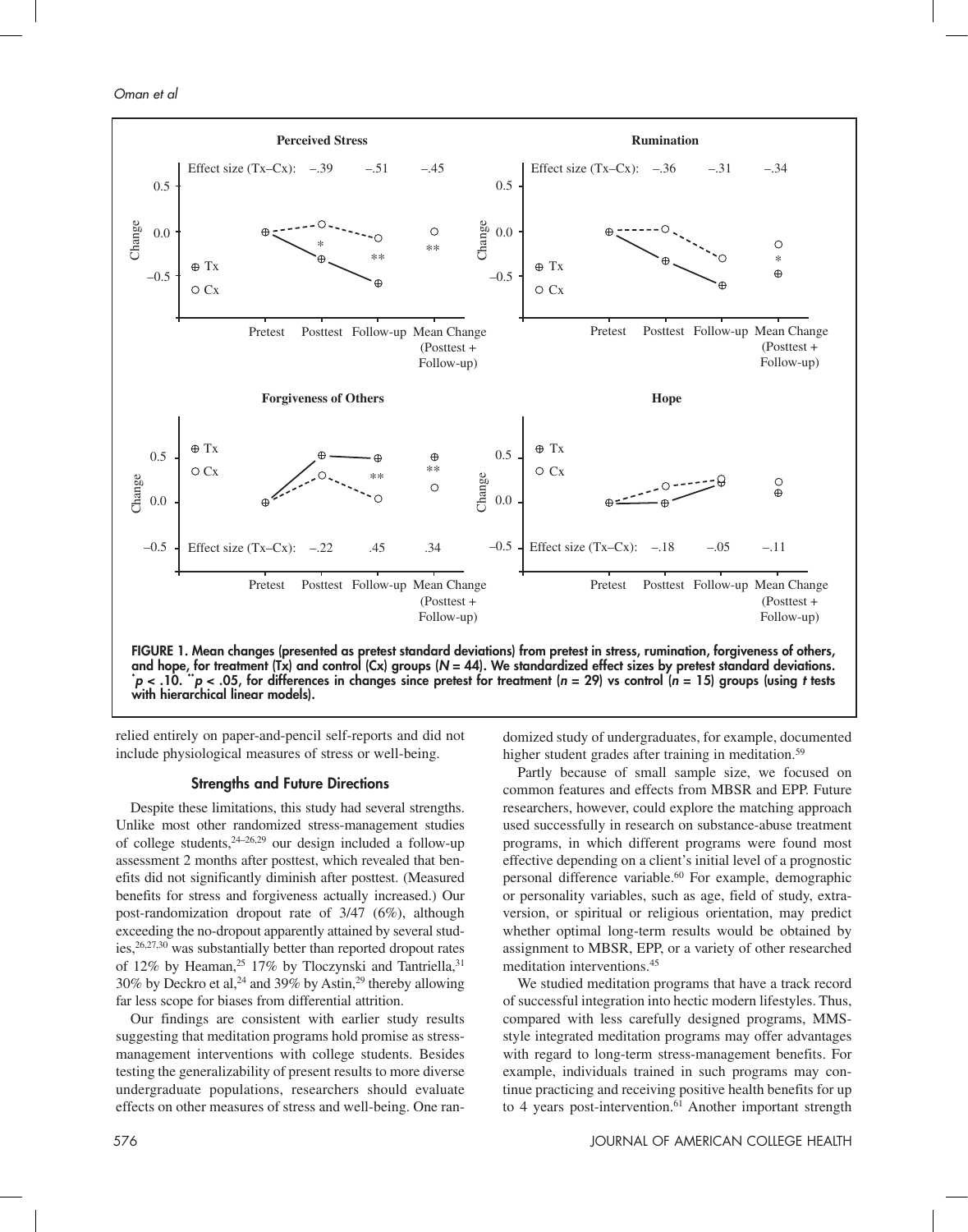is that the programs we studied are nonsectarian. They appeared to resonate positively with many students' spiritual and religious orientations. More broadly, both MBSR and EPP are compatible with diverse cultural and religious backgrounds: as noted earlier, each has generated international interest, with program materials translated into many languages.48 Such widespread adult interest suggests that these nonsectarian programs merit study of their capacity to motivate sustained adherence to practices that reduce stress and foster long-term health, well-being, and resilience.

#### Conclusion

We evaluated the effects of 2 meditation-based programs on undergraduates' stress and well being. These programs have demonstrated stress-reduction effects among adults, are nonsectarian, and generate wide cross-cultural interest. In a self-selected group of undergraduates we documented reductions in stress, increases in forgiveness, and trends toward reduced rumination. Researchers should explore the mechanisms, sustainability, and generalizability of such effects, and how benefits from similar programs can most appropriately and effectively be made available to students.

#### ACKNOWLEDGMENT

The authors thank Metanexus Institute (grant: "Learning from Spiritual Examples: Measures & Intervention"), John Templeton Foundation, Academic Council of Learned Societies, Contemplative Mind in Society, Fetzer Institute, Santa Clara University Internal Grants for Research, and the Spirituality and Health Institute, Santa Clara University. They also thank Sara Tsuboi and Anthony Vigliotta for their invaluable assistance.

#### **NOTE**

For comments and further information, address correspondence to Dr Doug Oman, School of Public Health, 50 University Hall #7360, University of California, Berkeley, CA 94720-7360, USA (e-mail: DougOman@post.Harvard.edu).

#### REFERENCES

 1. Towbes LC, Cohen LH. Chronic stress in the lives of college students: scale development and prospective prediction of distress. *J Youth Adolesc*. 1996;25:199–217.

 2. Sax LJ. Health trends among college freshmen. *J Am Coll Health.* 1997;45:252–262.

 3. American College Health Association. American College Health Association–National College Health Assessment (ACHA– NCHA) spring 2004 reference group data report (abridged). *J Am Coll Health.* 2006;54:201–211.

 4. Trapnell PD, Campbell JD. Private self-consciousness and the 5-factor model of personality: distinguishing rumination from reflection. *J Pers Soc Psychol* 1999;76:284–304.

 5. Fergus S, Zimmerman MA. Adolescent resilience: a framework for understanding healthy development in the face of risk. *Annu Rev Public Health.* 2005;26:399–419.

 6. Lopez SJ, Snyder CR, Pedrotti JT. Hope: many definitions, many measures. In: Lopez SJ, Snyder CR, eds. *Positive Psychological Assessment: A Handbook of Models and Measures*. Washington, DC: American Psychological Association; 2003:91–106.

7. Harris AHS, Thoresen CE. Forgiveness, unforgiveness,

health, and disease. In: Worthington EL, ed. *Handbook of Forgiveness*. New York: Routledge; 2005:321–334.

8. Selye H. Stress and disease. *Science.* 1955;122:625–631.

 9. Schneiderman N, Ironson G, Siegel S. Stress and health: psychological, behavioral, and biological determinants. *Ann Rev Clin Psychol*. 2005;1:607–628.

 10. McEwen BS. Protective and damaging effects of stress mediators. *N Engl J Med.* 1998;338:171–179.

 11. Epel ES, Blackburn EH, Lin J, et al. Accelerated telomere shortening in response to life stress. *Proc Natl Acad Sci USA*. 2004;101:17312–17315.

 12. Segrin C. Social skills, stressful life events, and the development of psychosocial problems. *J Soc Clin Psychol*. 1999;18:14–34.

 13. Dixon WA, Rumford KG, Heppner PP, Lips BJ. Use of different sources of stress to predict hopelessness and suicide ideation in a college population. *J Couns Psychol*. 1992;39:342–349.

 14. Sadava SW, Pak AW. Stress-related problem drinking and alcohol problems: a longitudinal study and extension of Marlatt's model. *Can J Behav Sci*. 1993;25:446–464.

 15. Naquin MR, Gilbert GG. College students' smoking behavior, perceived stress, and coping styles. *J Drug Educ*. 1996;26:367–376.

 16. Labbé EE, Murphy L, O'Brien C. Psychosocial factors and prediction of headaches in college adults. *Headache*. 1997;37:1–5.

 17. Verlander LA, Benedict JO, Hanson DP. Stress and sleep patterns of college students. *Percept Mot Skills*. 1999;88:893–898.

 18. Brewer BW, Petrie TA. Psychopathology in sport and exercise. In: Van Raalte JL, Brewer BW, eds. *Exploring Sport and Exercise Psychology*. Washington, DC: American Psychological Association; 1996:257–274.

 19. Stone AA, Bovbjerg DH, Neale JM, et al. Development of common cold symptoms following experimental rhinovirus infection is related to prior stressful life events. *Behav Med*. 1992;18:115–120.

 20. Zimmer CG. Health promotion in higher education. In: Turner HS, Hurley JL, eds. *The History and Practice of College Health*. Lexington, KY: University Press of Kentucky; 2002:311–327.

 21. American College Health Association. *Healthy Campus 2010: Making It Happen*. Baltimore, MD: American College Health Association; 2002.

 22. Lazarus RS, Folkman S. *Stress, Appraisal, and Coping*. New York: Springer; 1984.

 23. Stevens MJ, Pfost KS. Stress management interventions. *J Coll Stud Pers*. 1984;25:269–270.

 24. Deckro GR, Ballinger KM, Hoyt M, et al. The evaluation of a mind/body intervention to reduce psychological distress and perceived stress in college students. *J Am Coll Health*. 2002;50:281–287.

 25. Heaman DJ. The quieting response (QR): a modality for reduction of psychophysiologic stress in nursing students. *J Nurs Educ*. 1995;34:5–10.

 26. Johansson N. Effectiveness of a stress management program in reducing anxiety and depression in nursing students. *J Am Coll Health*. 1991;40:125–129.

 27. Fontana AM, Hyra D, Godfrey L, Cermak L. Impact of a peer-led stress inoculation training intervention on state anxiety and heart rate in college students. *J Appl Biobehav Res*. 1999;4:45–63.

 28. Shapiro SL, Schwartz GE, Bonner G. Effects of mindfulness-based stress reduction on medical and premedical students. *J Behav Med*. 1998;21:581–99.

 29. Astin JA. Stress reduction through mindfulness meditation: effects on psychological symptomatology, sense of control, and spiritual experiences. *Psychother Psychosom*. 1997;66:97–106.

30. Winzelberg AJ, Luskin FM. The effect of a meditation pro-